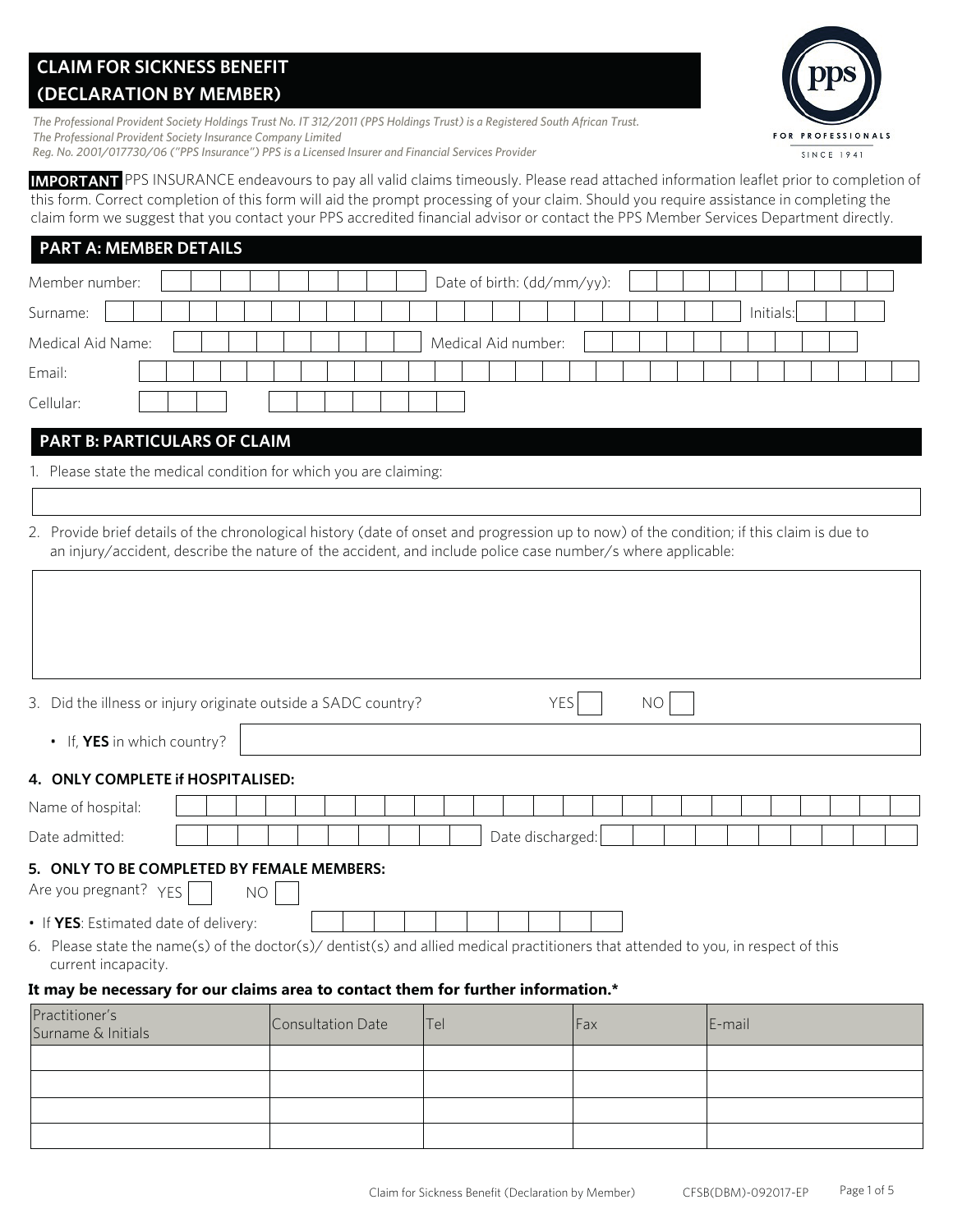| 7. Please state which practitioner declared you incapacitated:                                                                                                 |                                                                                                                                      |
|----------------------------------------------------------------------------------------------------------------------------------------------------------------|--------------------------------------------------------------------------------------------------------------------------------------|
| 8. Claim dates (Refer to the attached information pg.5 Section C.2.)                                                                                           |                                                                                                                                      |
| <b>TOTAL BENEFITS:</b><br>I was NOT able to perform ANY professional duties from:                                                                              |                                                                                                                                      |
| <b>Start date:</b>                                                                                                                                             | End date:                                                                                                                            |
| <b>PARTIAL BENEFITS:</b><br>period per day.                                                                                                                    | I was able to perform some of my work duties e.g. critical administrative tasks while recuperation at home; or working for a limited |
| <b>Start date:</b>                                                                                                                                             | End date:                                                                                                                            |
| <b>Returned to work:</b>                                                                                                                                       |                                                                                                                                      |
| On a Partial basis:                                                                                                                                            | On a Full-time basis:                                                                                                                |
| PART C: EMPLOYMENT QUESTIONS RELATED TO THE WORK PERFORMED DIRECTLY PRIOR TO THE CLAIM                                                                         |                                                                                                                                      |
| 9.1 Please state the following regarding your occupation:                                                                                                      |                                                                                                                                      |
| Current occupation:<br>a)                                                                                                                                      |                                                                                                                                      |
|                                                                                                                                                                |                                                                                                                                      |
| b) Commencement date of occupation:                                                                                                                            |                                                                                                                                      |
| Describe the nature of your professional duties:<br>C)                                                                                                         |                                                                                                                                      |
| Part-time?<br>Are you employed Full-time?<br>9.2 If you are required to register with a statutory body/professional association, please provide the following: | Private practice?                                                                                                                    |
| a) Name of statutory body or authority:                                                                                                                        |                                                                                                                                      |
| b) Registration number:                                                                                                                                        |                                                                                                                                      |
| c) If not registered, provide the date of deregistration                                                                                                       | and reason/s                                                                                                                         |
| 10. ONLY COMPLETE if you had:<br>· SURGERY or if                                                                                                               | The CONDITION CLAIMED FOR AFFECTS YOUR PHYSICAL ABILITY TO DO YOUR USUAL PROFESSIONAL DUTIES                                         |
| Daily Occupational Activities                                                                                                                                  | Percentage (%) of the Relevant Activity as Part of your normal<br>working day                                                        |
| Driving as an integral part of your professional duties                                                                                                        |                                                                                                                                      |
| Standing                                                                                                                                                       |                                                                                                                                      |
| Walking on even terrain                                                                                                                                        |                                                                                                                                      |
| Walking on uneven terrain                                                                                                                                      |                                                                                                                                      |
| Bending / stooping                                                                                                                                             |                                                                                                                                      |
| Use of both hands as an integral part of your professional duties                                                                                              |                                                                                                                                      |
| Fine coordination                                                                                                                                              |                                                                                                                                      |
| Sitting / administrative                                                                                                                                       |                                                                                                                                      |
| Lifting objects 10 - 20kg                                                                                                                                      |                                                                                                                                      |
| Lifting objects >20kg                                                                                                                                          |                                                                                                                                      |
| <b>TOTAL</b>                                                                                                                                                   | 100%                                                                                                                                 |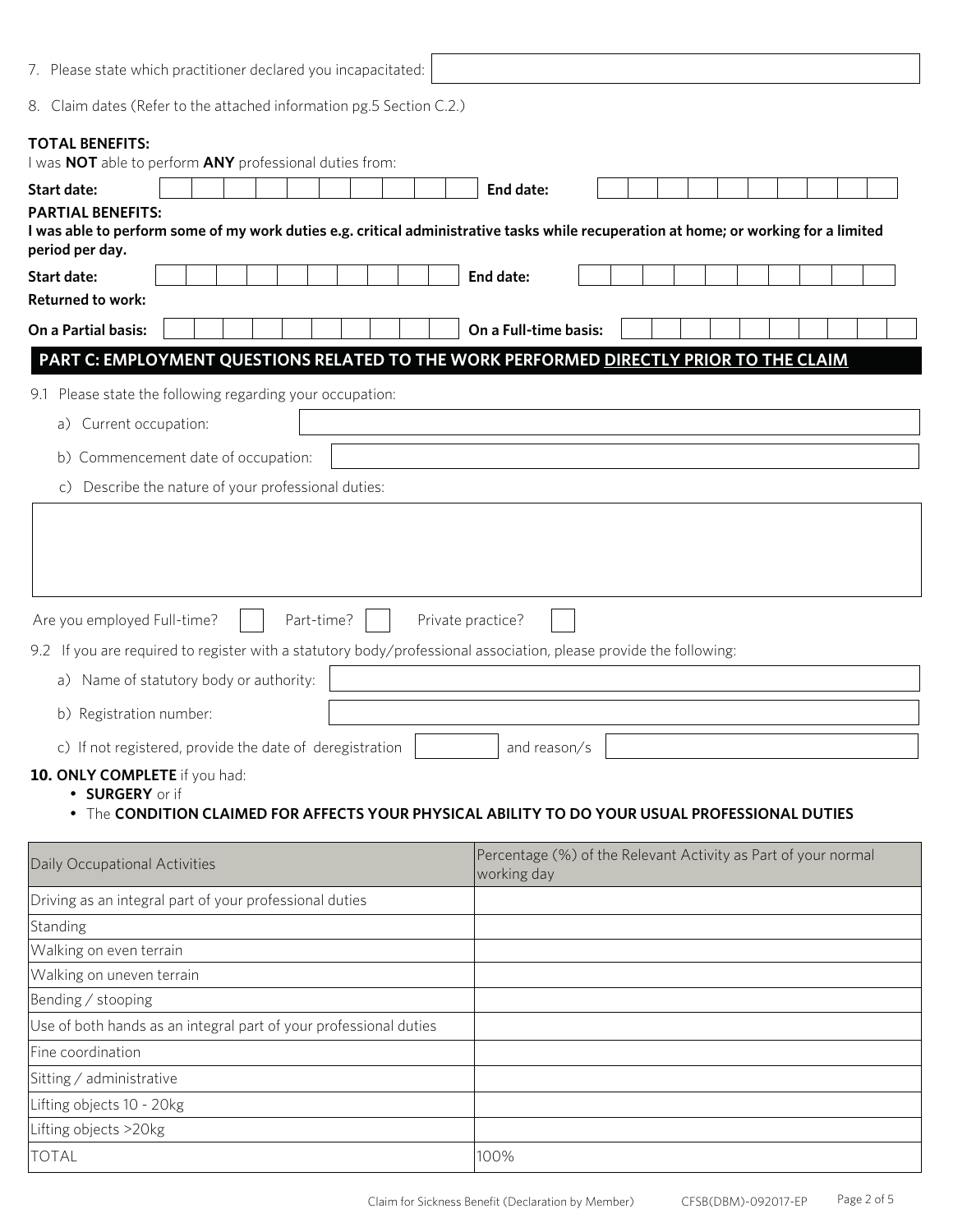| State the name of your practice/business:                                                                                                                                                               |  |  |  |  |         |  |         |  |        |  |  |              |            |  |    |
|---------------------------------------------------------------------------------------------------------------------------------------------------------------------------------------------------------|--|--|--|--|---------|--|---------|--|--------|--|--|--------------|------------|--|----|
| Gross Professional Income (Annual income from professional<br>fees and nett income from trading activities; including all<br>overhead expenses):                                                        |  |  |  |  |         |  |         |  |        |  |  |              |            |  |    |
| (Minus) Actual Expenses (Expenses incurred in the running of<br>the business that are not remunerated to the professional.<br>Expenses that will terminate if the business is sold or closed):          |  |  |  |  |         |  |         |  |        |  |  |              |            |  |    |
| (Equals) Personal Income (Gross Professional Income minus<br>Actual Expenses):                                                                                                                          |  |  |  |  |         |  |         |  |        |  |  |              |            |  |    |
| 12. ONLY COMPLETE if in Salaried employment                                                                                                                                                             |  |  |  |  |         |  |         |  |        |  |  |              |            |  |    |
| State the name of your employer:                                                                                                                                                                        |  |  |  |  |         |  |         |  |        |  |  |              |            |  |    |
| State your annual income as:                                                                                                                                                                            |  |  |  |  |         |  |         |  |        |  |  |              |            |  |    |
| <b>Annual Total Cost to Company</b><br>(Annual salary plus all fringe benefits):                                                                                                                        |  |  |  |  |         |  |         |  |        |  |  |              |            |  |    |
| (Plus) Performance Bonus (Average over the last 3 years):                                                                                                                                               |  |  |  |  |         |  |         |  |        |  |  |              |            |  |    |
| (Equals) Total Gross (Professional income):                                                                                                                                                             |  |  |  |  |         |  |         |  |        |  |  |              |            |  |    |
|                                                                                                                                                                                                         |  |  |  |  |         |  |         |  |        |  |  |              |            |  |    |
| PART D: BANKING DETAILS FOR SICKNESS BENEFIT VIA EFT                                                                                                                                                    |  |  |  |  |         |  |         |  |        |  |  |              |            |  |    |
| Only complete when payment is to be made into a bank account other than from which premiums are collected:<br><b>NOTE:</b><br>(Please attach a cancelled cheque or bank statement stamped by the bank). |  |  |  |  |         |  |         |  |        |  |  |              |            |  |    |
| Name of account holder:                                                                                                                                                                                 |  |  |  |  |         |  |         |  |        |  |  |              |            |  |    |
| Name of bank:                                                                                                                                                                                           |  |  |  |  |         |  |         |  |        |  |  |              |            |  |    |
| Account number:                                                                                                                                                                                         |  |  |  |  |         |  |         |  |        |  |  |              |            |  |    |
| Branch code:                                                                                                                                                                                            |  |  |  |  |         |  |         |  |        |  |  |              |            |  |    |
| Type of account:                                                                                                                                                                                        |  |  |  |  | Current |  | Savings |  | Cheque |  |  | Transmission |            |  |    |
| Indemnity - Please take note that PPS will not be held liable for incorrect payments, if the information received is incorrect                                                                          |  |  |  |  |         |  |         |  |        |  |  |              |            |  |    |
| <b>PART E: DECLARATION</b>                                                                                                                                                                              |  |  |  |  |         |  |         |  |        |  |  |              |            |  |    |
| I specifically authorise PPS Insurance to communicate any requirements to my financial advisor which may<br>entail providing information regarding my current medical condition                         |  |  |  |  |         |  |         |  |        |  |  |              | <b>YES</b> |  | NO |
| Financial Advisor's Name:                                                                                                                                                                               |  |  |  |  |         |  |         |  |        |  |  |              |            |  |    |
| Financial Advisor's Email                                                                                                                                                                               |  |  |  |  |         |  |         |  |        |  |  |              |            |  |    |
| I authorise PPS Insurance to:<br>a) Access any information which it deems necessary to assess any insurance risk or to consider a claim and I understand that if I choose                               |  |  |  |  |         |  |         |  |        |  |  |              |            |  |    |

- not to provide this information PPS will not be able to assess my claim for insurance.
- b) Share with other insurers and their representation body any information in the possession of PPS Insurance, either directly or through a database operated by, or for insurers as a group and authorise PPS to also collect my personal information from other insurers as exchange of information helps to wave costs and combat fraud.
- c) Disclose any information to the PPS Holdings Trust, subsidiaries, affiliates, Profmed or other persons provided that it is necessary to properly underwrite, manage or service the policy, policy assets or myself. PPS Insurance may be required to disclose your information to regulatory or government agencies.
- d) Obtain credit information from any person or institution.

**11. ONLY COMPLETE if Self-employed:**

(e) process any information in the possession of PPS Insurance in accordance or compatible with the purpose for which it was collected. AND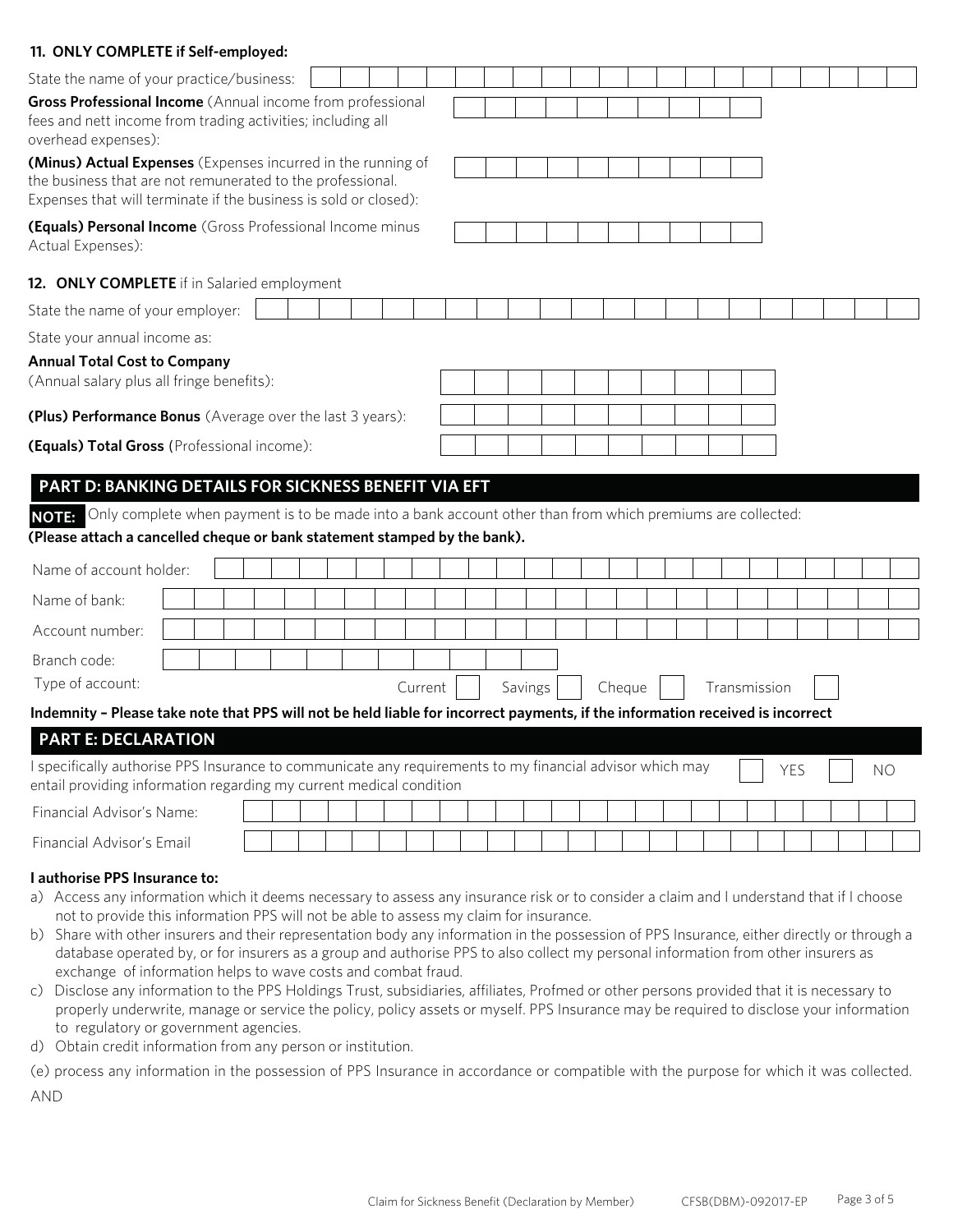I understand that I can request details of the information held by my insurer and request its correction where appropriate

#### AND

I authorise a doctor, hospital, medical aid or any other person to provide this information to PPS.

PPS Insurance will always do its utmost to prevent any unauthorised disclosure of your personal information. PPS will adhere to any laws governing the protection of (and access to) personal information; and will not use your information for any purpose not provided for in your Policy Contract and in this Part E.

| Signed at (Place):   | on this | day of | $\cap$<br>∠∪ |  |
|----------------------|---------|--------|--------------|--|
| Signature of member: |         |        |              |  |

# **PROCEDURE FOR CLAIMING SICKNESS BENEFITS**

The payment of sickness benefits is subject to certain claim procedures and all claims are assessed in terms of the PPS Provider Policy Document. PPS will check all claims carefully to identify fraudulent or exaggerated claims. Please be aware that making a fraudulent or exaggerated claim can lead to prosecution and the cancellation of your benefit or your policy. We rely on you as the claimant to ensure that your medical practitioner understands the impact of your current impairment on your ability to perform your duties, whether partially or totally, and to indicate this in your Declaration by Medical Doctor form.

For more information, please find the "How to claim" document in the FAQ tab on www.pps.co.za.

## **Claims for sickness benefits must be made on the prescribed PPS claim forms.**

Two forms (A and B) must be submitted before a claim can be processed:

## **A. Declaration by Medical Doctor/Dentist**

- 1. Your treating medical practitioner/dentist must complete this form.
- 2. Please note that whilst PPS values the contribution of psychologists, physiotherapists and occupational therapists in the treatment of patients, only medical doctors may book PPS members off work for PPS benefits.
- 3. The initial consultation date must be within the first **7 days** of the start of the claim period. The most recent consultation dates should be stated.
- 4. **Claims extending beyond one week from initial date of onset:** In order to claim for a sickness benefit a weekly declaration by doctor or dentist is required according to the PPS Provider contract. This means that you must have a consultation each week during the period of claim with your attending medical practitioner. Should you not have had a consultation PPS is unable to assess the degree of impairment and therefore reserves the right to repudiate your claim. Deviation from this policy is only allowed in cases where PPS have agreed to this in writing.
- 5. To avoid conflict of interest, Declaration by Medical Doctor/ Dentist Forms are only accepted from independent physicians where there is no familial or other relationship between the physician and the policyholder except for the doctor/patient relationship. Where this is not the case PPS reserves the right to ask for any additional medical or other information that it may deem necessary in order to validate the claim.

## **B. Declaration by Member**

- 1. You must complete this form.
- 2. The start and end dates of your claim period must be in accordance with the period booked off by your treating doctor/dentist.
- 3. Post-dated claim forms are not accepted. Claims will only be assessed up to the date signed provided that it was signed at least 7 days after the start date of the claim period. Claim forms should be submitted at the end of the claim period or on an agreed basis with ongoing claims according to the claims management protocol depending on the impairment.
- 4. If an accident is the cause of your claim, you must provide us with details on how the accident occurred.

## **C. General**

- 1. **Standard recovery period:** PPS will assess sickness claims based on the expected standard recovery time for a particular health condition. The 'standard recovery period' paid for a condition is based on standard medical practice. Should further recuperation time be required due to e.g. complications, the reason must be indicated on the Declaration by Doctor Form and the likely date for returning to work stated. Should the claim period extend beyond the expected period further information may be submitted for assessment. You will be notified in due course whether your application for an extended recovery period has been successful.
- 2. In order for you to claim **Total benefits** you must not be able to perform any part of the occupational duties normally associated with your profession, whether physical or mental, including minor physical tasks such as consulting, or administrative tasks such as dealing